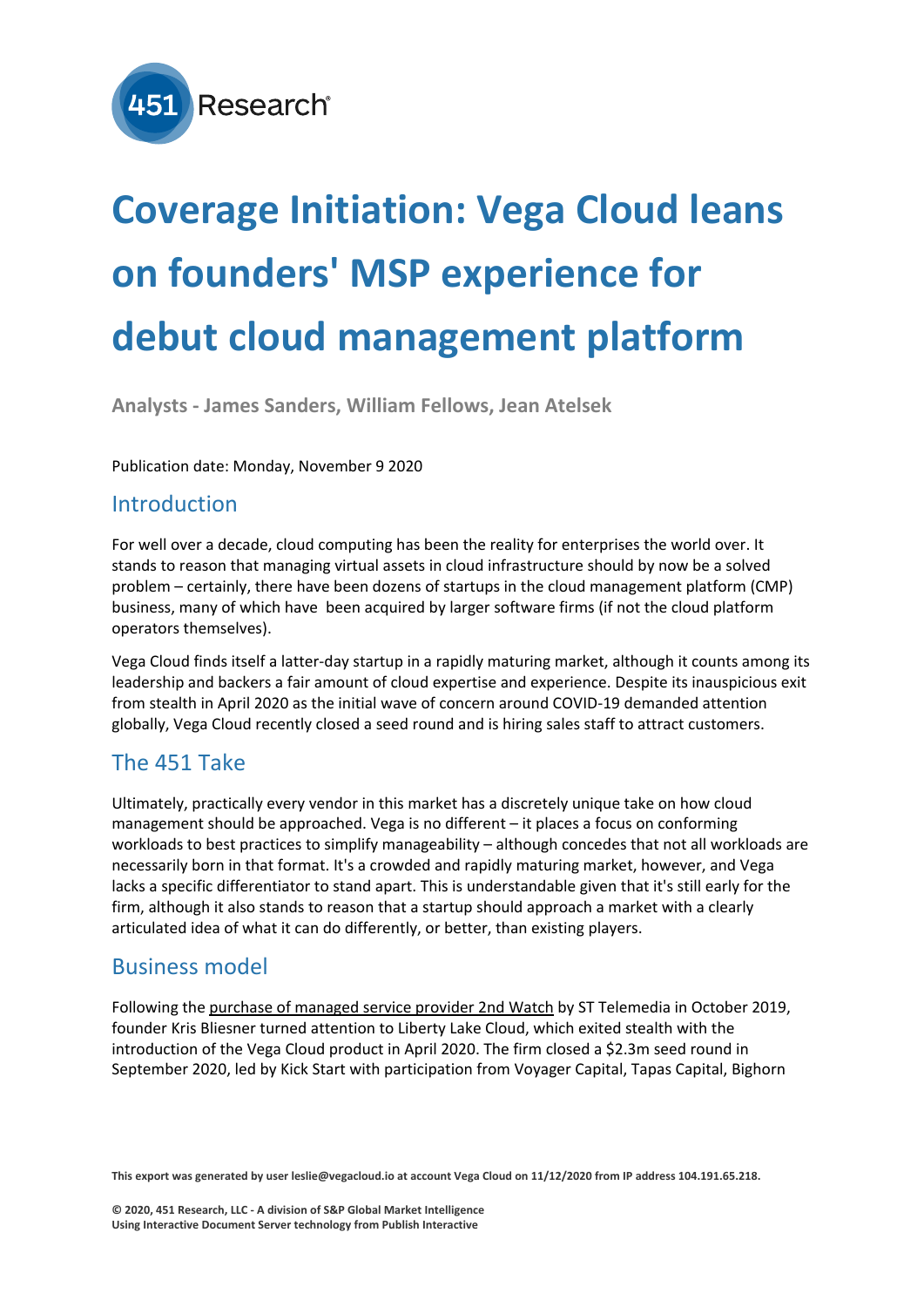Ventures, Mind to Market, the Morning Star Foundation and angel investors local to the Spokane, Washington, metro area.

The company presently has 12 employees, with at least half being alumni of 2nd Watch. Primarily, the firm operates from Liberty Lake, Washington, with a sales presence in Houston. It counts a handful of customers, including banking firm Trovata. The business problem Vega is focused on is helping companies that (on top of their cloud service provider bill) are spending too much on licensing tools to manage, monitor and optimize cloud services. These tools, furthermore, require significant integration effort.

### **Technology**

Vega is producing a cloud management platform – using its own set of best practices policies, and the APIs native to cloud AWS and Azure – that is intended to sit above the native management console, not replace it. The software is not implementing IP addresses or provisioning instances. Vega places some emphasis on well-architected workloads as the route to simplifying cloud asset management. The product is targeted at organizations requiring help with deploying workloads in a sensible and scalable fashion.

Per standard, the Vega Platform includes an optimization engine, with a preference for proffering recommendations over automatically carrying out optimizations. The experience seems intended to guide operations through deployment and management processes, providing visibility rather than abstracting or eliminating management tasks.

In a product demonstration, the experience can be more easily likened to power steering rather than training wheels. That said, it is still early on for the platform, which relies on manual resource tagging and grouping. Under the covers, Vega is using clustering technology from Washington-state neighbor and data storage company Qumulo.

The feature set is typical of CMPs, although extensive. The platform aims to scan for recommend best practices for performance, reliability, cost, auditability and security, with the security vulnerability scanner a white-labeled integration with an (unnamed) third-party security platform.

Vega additionally offers a resource-grouping functionality, allowing companies to set up a cloud without bringing in outside consultants or cloud-specific talent. Likewise, Vega offers a time-limiting functionality on instances, security group or workloads; the service takes a snapshot before terminating the cloud asset. Vega has filed patents for the cost optimization IP in its first products. Its pipeline has additional security management and resource optimization to be delivered in its platform.

### **Products**

Vega offers two configurations for its cloud management products: the stand-alone SaaS-delivered Vega Platform, intended for IT teams, as well as Vega Complete, which integrates the Vega Platform with managed cloud infrastructure. The latter is intended for organizations relatively new to the cloud, or without the dedicated staff or institutional knowledge to manage cloud deployments. Vega also offers a remote desktop product, WorkRemote, hosted on AWS infrastructure.

#### Pricing

Interestingly, Vega Cloud eschews the traditional 'cloud tax' model of charging a flat percentage rate of overall cloud spend, in favor of a three-tiered approach for Vega Platform: